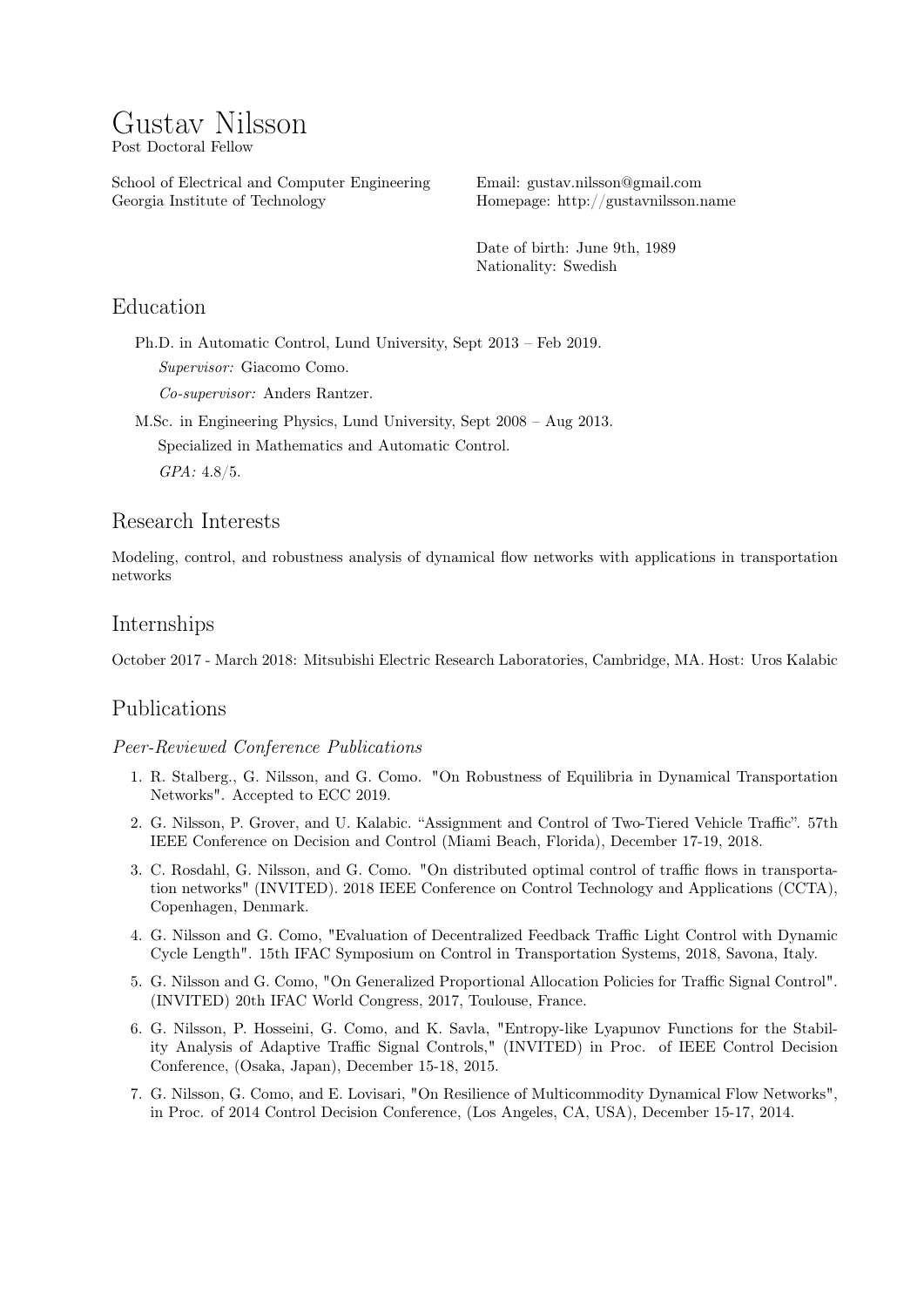#### In Preparation/Under Review

8. G. Nilsson and G. Como. "A Micro-Simulation Study of the Generalized Proportional Allocation Traffic Signal Control". Under revision.

#### Thesis

- 1. PhD thesis: "On robust distributed control of transportation networks", 2019. Supervisors: Giacomo Como and Anders Rantzer.
- 2. Master's thesis: "A multi-commodity dynamical model for traffic networks", 2013. Supervisors: Giacomo Como and Enrico Lovisari.

#### Research Visits

October – November 2018: Dipartimento di Scienze Matematiche "Giuseppe Luigi Lagrange", Politecnico di Torino

July 2018: Dipartimento di Scienze Matematiche "Giuseppe Luigi Lagrange", Politecnico di Torino

October and December 2016: Dipartimento di Scienze Matematiche "Giuseppe Luigi Lagrange", Politecnico di Torino

September – October 2015: Institute for Pure & Applied Mathematics, UCLA

May 2014: Grenoble Traffic Lab, INRIA Grenoble – Rhone-Alpes.

#### Reviews

Reviewer for IEEE Transactions on Automatic Control, IEEE Transactions on Control of Network Systems, IEEE Transactions on Intelligent Transportation Systems, Automatica, IEEE Control Systems Letters (L-CSS), IEEE Conference on Decision and Control (2015, 2016, 2017, 2018, 2019), American Control Conference (2017), IFAC World Congress (2017), IFAC Symposium on Control in Transportation Systems (2018), European Control Conference (2019).

#### Invited Seminars

DISMA Politecnico di Torino (Turin, Italy), July 4, 2018.

#### Teaching Experience

During my Ph.D. studies:

Network Dynamics – Teaching assistant three times and involved in the development of the course. Lecturing part of course spring 2019.

Physiological Models and Computations – Teaching assistant and involved in the development of the course.

Automatic Control, Basic Course – Teaching assistant four times.

Automatic Control, Basic Course in China – Lecturer for one third of the course and teaching assistant.

During my M.Sc. studies:

Calculus in One Variable – Teaching assistant one time.